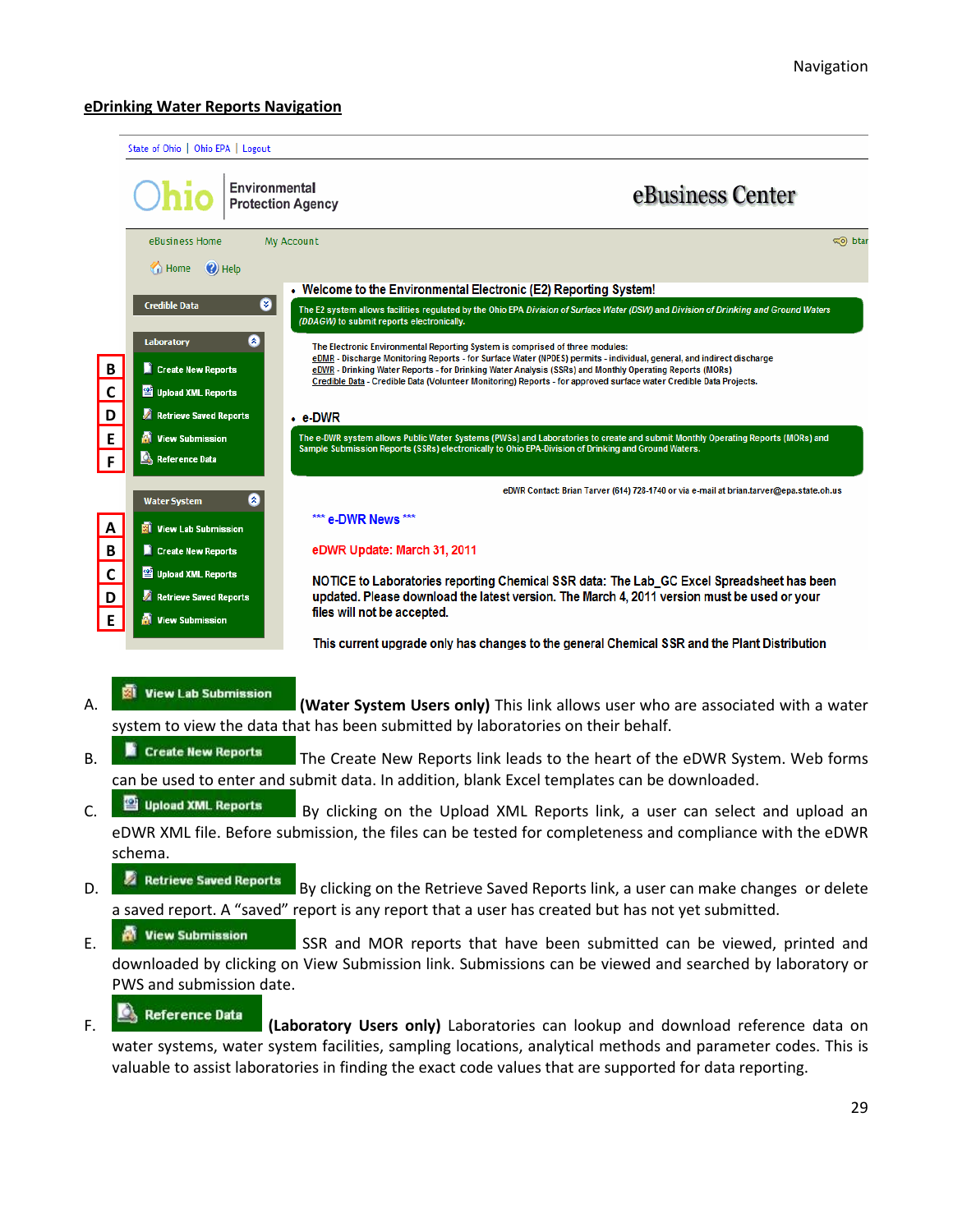Navigation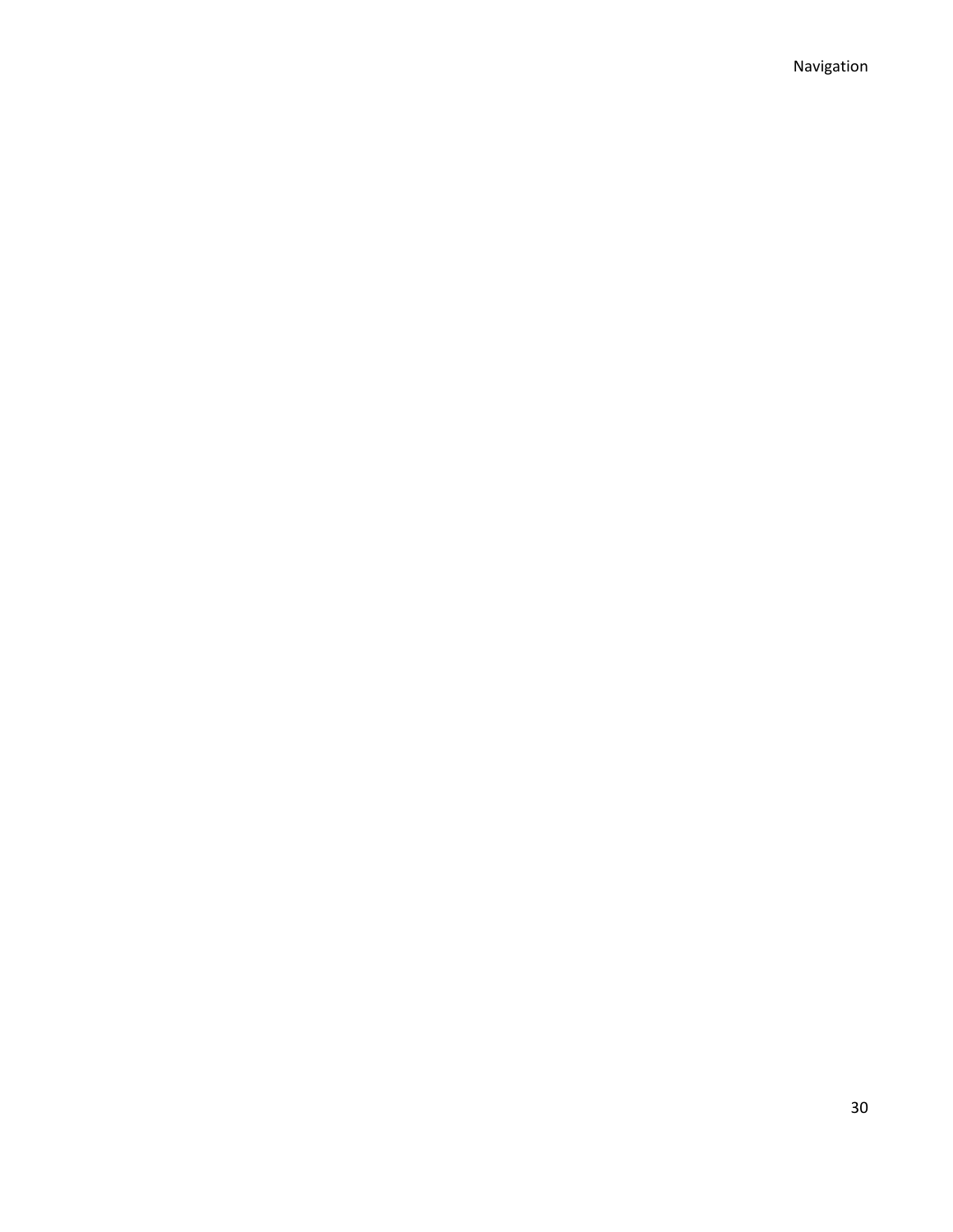# **Create a new Plant Distribution MOR (Online Entry)**

- **1.** Log into eDWR
- **2.** Select **eDrinking Water Reports**.
- **3.** Select **Create New Reports** from the Water System Menu.
- **4.** Select a PWS from the "Water System Reports" drop-down list.

| Water System Reports for: IMS TESTING PWS $\vee$ |  |
|--------------------------------------------------|--|
|--------------------------------------------------|--|

| <b>Form Type</b>                        | <b>Description</b>               | <b>View Form</b>  | <b>Download</b>  |                | <b>Online Entry</b> |
|-----------------------------------------|----------------------------------|-------------------|------------------|----------------|---------------------|
| <b>Water Plant / Distribution MOR</b>   | Water Plant / Distribution MOR   |                   | <sup>2</sup> XML | <b>X</b> Excel | Entry               |
| <b>Surface Water Treatment Rule MOR</b> | Surface Water Treatment Rule MOR | View <b>Start</b> | <b>I'ME</b>      | <b>X</b> Excel | Entry               |

- **5. Online Entry** Select **"Entry"** for the Plant Distribution MOR to be created (last link to the far right)
	- Select STU from drop-down list (STU is your Plant ID)
	- Reporting Period Select month (Reporting period is generally the previous month)
	- Reporting Lab ID Lab Cert number of lab conducting analysis on this report; or **8000**.
	- SAVE Note that once the report is saved it will be in the "**Retrieve Saved Reports**" until it is submitted.
	- Select "**Entry**" for each section of the report to be completed. (The bottom of each section has "Cancel", "Save" and "Next" Buttons. Selecting "Next" saves the page and returns to the main entry page)
		- **Production**: enter the daily volume of water in **MGD** and any comments
		- **Fluoride**: Complete this section if you add fluoride
		- **Distribution**: Enter daily distribution chlorine values and your monthly **Chlorine Quarterly Report** data (Number of routine samples and average total chlorine).
		- **Plant Tap**: Enter daily chlorine from the Plant Tap or Entry Point.

| <b>PWS ID - Name</b>    | OH2599912 - IMS TESTING PWS               |  |  |
|-------------------------|-------------------------------------------|--|--|
| $STU - ID$              | 2562342                                   |  |  |
| <b>Reporting Period</b> | <b>Year:</b> $2013$<br><b>Month: July</b> |  |  |
| <b>Reporting Lab ID</b> | 8000                                      |  |  |

| <b>Entered</b> | <b>Form Type</b>        | <b>Online Entry</b>                               |  |  |  |  |
|----------------|-------------------------|---------------------------------------------------|--|--|--|--|
|                | <b>Plant Production</b> | Entry                                             |  |  |  |  |
|                | <b>Fluoride</b>         | Entry                                             |  |  |  |  |
| $\sqrt{}$      | <b>Distribution</b>     | Entry                                             |  |  |  |  |
|                | <b>Plant Tap</b>        | Entry                                             |  |  |  |  |
|                |                         | Save<br><b>Submit Report</b><br>Cancel<br>Preview |  |  |  |  |

- Complete entire report (all sections that you need to complete) before submitting.
- Select Preview to review the entire report before submitting
- Select Submit Report

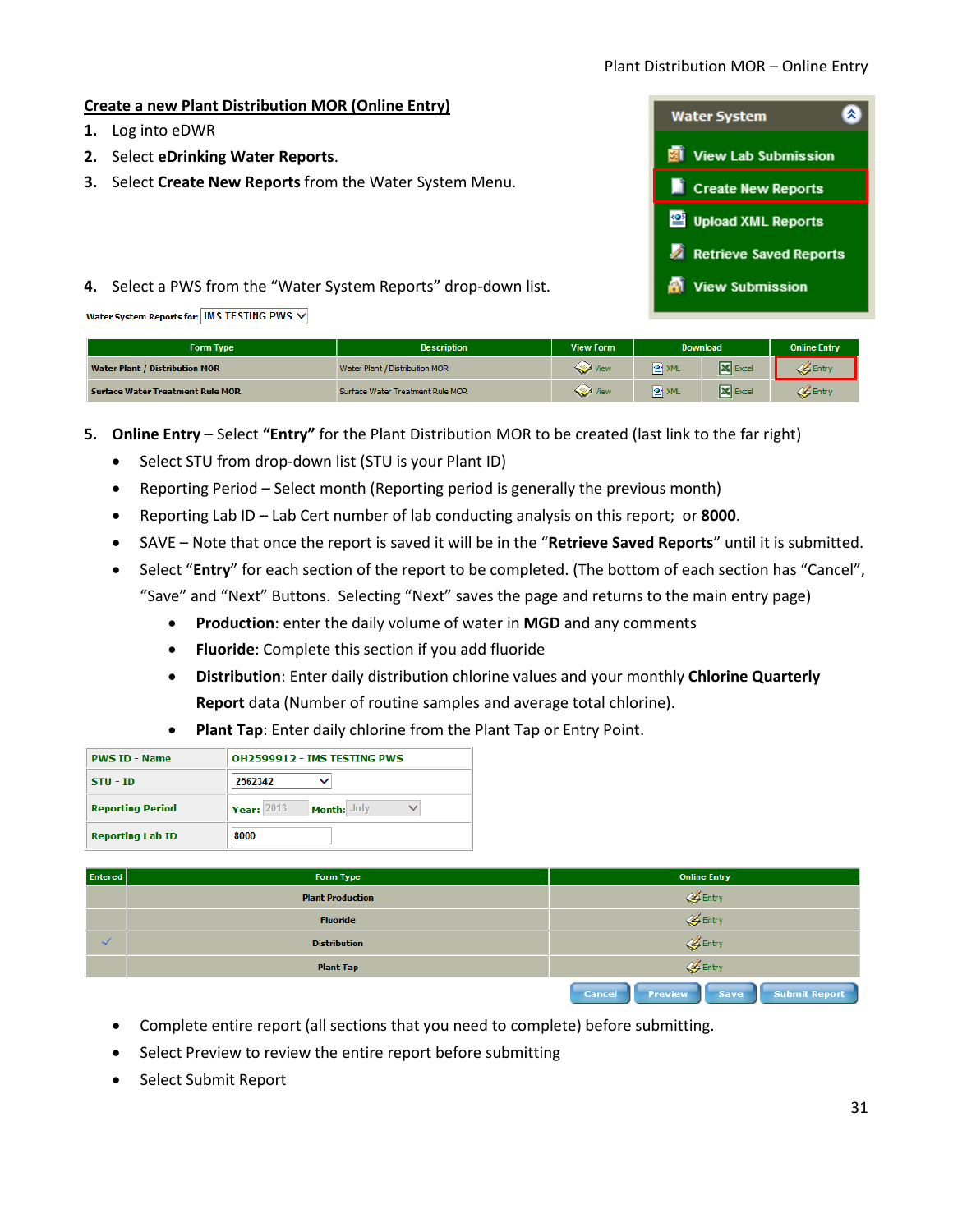- 6. Check the Certify checkbox, enter PIN, Security Answer and select Submit.
- 7. The confirmation screen and email only indicates that you have successfully uploaded your report and does **NOT** mean it has been accepted and processed by Ohio EPA

Submission Successful! Please go to 'Submittals/Revision' or 'View Submission' page to check the submission status later.

```
Submission ID: 350020
Certifier's Name: Brian Tarver
Certifier's TCP/IP address: 10.181.8.77<br>Date and time file was sent: 08/22/2013 09:56:01 (Based on local server time)
Date and time file was received: 08/22/2013 09:56:01 (Based on local server
time)
Date and time acknowledgement was sent: 08/22/2013 09:56:02 (Based on local
server time)
```
- 8. Select "**View Submissions**" and verify the report status:
	- **Received**: Report has been uploaded but not yet processed.
	- **Processed**: Report has been received and accepted into our system.
	- **Rejected**: Report must be retrieved, corrected and re-submitted.

Common mistakes or reasons that staff may not have your report:

- The wrong reporting period was entered
- The wrong STU ID was entered

View your report in the View Submissions menu to verify everything is correct

|      | Status: <b>OD</b> Processed <b>&amp;</b> Rejected <b>&amp;</b> Received <b>C</b> Resubmitted |                 |                         |         |                            |                      |               |                     |                     |
|------|----------------------------------------------------------------------------------------------|-----------------|-------------------------|---------|----------------------------|----------------------|---------------|---------------------|---------------------|
| Edit | <b>View</b>                                                                                  | <b>Download</b> | <b>Chain of Custody</b> | Sub. ID | <b>Previous</b><br>Sub. ID | <b>Received Date</b> | <b>Status</b> | <b>Status Date</b>  | <b>Submit User</b>  |
| Â,   | ❤                                                                                            | ≌ XML           | ❤                       | 338945  |                            | 07/09/2013 09:33:35  | ℐ             | 07/09/2013 09:33:38 | <b>Brian Tarver</b> |
| Ø,   | ❤                                                                                            | ≌ XML           | ❤                       | 338940  |                            | 07/09/2013 09:29:41  | ♨             | 07/09/2013 09:29:45 | <b>Brian Tarver</b> |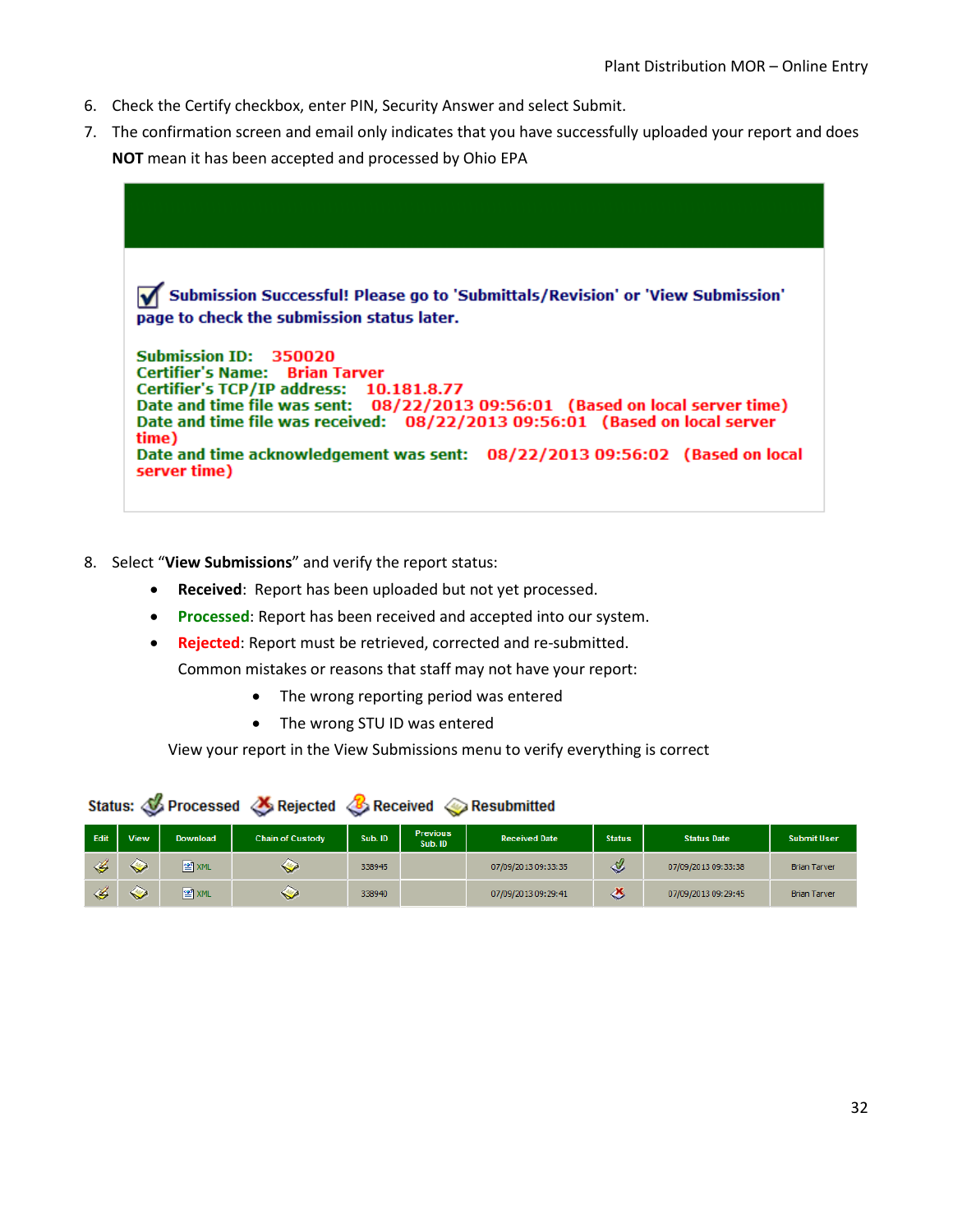**Water System** 

View Lab Submission

Create New Reports

Upload XML Reports

Retrieve Saved Reports

交

## **Re-Submitting or correcting an MOR**

Reports are occasionally rejected and or mistakes are found and must be corrected. This requires retrieving the submitted report, editing and then re-submitting. Re-submitting an MOR updates the entire report, so make certain the report is complete.

## **Online Entry:**

- 1. Log into **eDWR**
- 2. Select **eDrinking water reports**
- 3. On the left side Menus, select "**View Submission**"
- 4. If necessary, change the "**Submitted Between**" dates so that you can find the reports you need to update and click the "**Go**" button.

|                           | Water System Name:   IMS TESTING PWS V     | <b>M</b> View Submission |
|---------------------------|--------------------------------------------|--------------------------|
| <b>Submission Status:</b> | All                                        |                          |
| <b>Submitted between:</b> | GO.<br>I<br>m<br>and 6/10/2013<br>5/1/2013 |                          |

5. Click the "**Edit**" icon next to the file you need to correct (this creates a **saved Copy** of the report).

Status: **Status:** Processed & Rejected & Received & Resubmitted

| Edit          | <b>View</b>              | <b>Download</b> | <b>Chain of Custody</b> | Sub. ID | <b>Previous</b><br>Sub. ID | <b>Received Date</b> | <b>Status</b> | <b>Status Date</b>  | <b>Submit User</b>  |
|---------------|--------------------------|-----------------|-------------------------|---------|----------------------------|----------------------|---------------|---------------------|---------------------|
| $\mathscr{G}$ | $\overline{\phantom{0}}$ | <b>I'ON XML</b> | $\sim$                  | 332903  |                            | 06/10/2013 09:06:35  | ङ             | 06/10/2013 09:06:36 | Rick Magni          |
| $\mathscr{G}$ |                          | ≌ XML           | $\checkmark$            | 331273  |                            | 06/05/2013 10:42:31  | I             | 06/05/2013 10:42:32 | <b>Brian Tarver</b> |

- 6. On the left side Menus, select "**Retrieve Saved Reports**"
- 7. Select a PWS from the "Water System" drop-down list
- 8. Click the "**Edit**" icon next to the file you need to correct. This will open the report.

**Water System:** 

**IMS TESTING PWS**  $\vee$ 

|               |    |                          |                     |                                |                  |              |                                  | <b>Update</b>        |
|---------------|----|--------------------------|---------------------|--------------------------------|------------------|--------------|----------------------------------|----------------------|
| Delete   Edit |    | <b>Last updated Date</b> | Last updated By     | <b>Report Type</b>             | <b>Report ID</b> | Prev. Sub ID | <b>STU/State Facility Number</b> | <b>Report Period</b> |
|               | Â, | 08/12/2013 15:28:31      | <b>Brian Tarver</b> | Water Plant / Distribution MOR | 66774            |              | 2562342                          | July, 2013           |
|               | Â, | 07/08/2013 10:45:20      | Tab Brewster        | Water Plant / Distribution MOR | 64809            | 337120       | 2562342                          | June, 2013           |

- 9. Make your Corrections
- 10. Select **Preview** to review the entire report before submitting
- 11. Select **Submit Report**

12. Check the Certify checkbox,

**Submit Report** Cancel Preview Save

enter PIN and Security Answer and Submit.

- 13. The confirmation screen and email only indicates that you have successfully uploaded your report.
- 14. Select "**View Submissions**" and verify the report status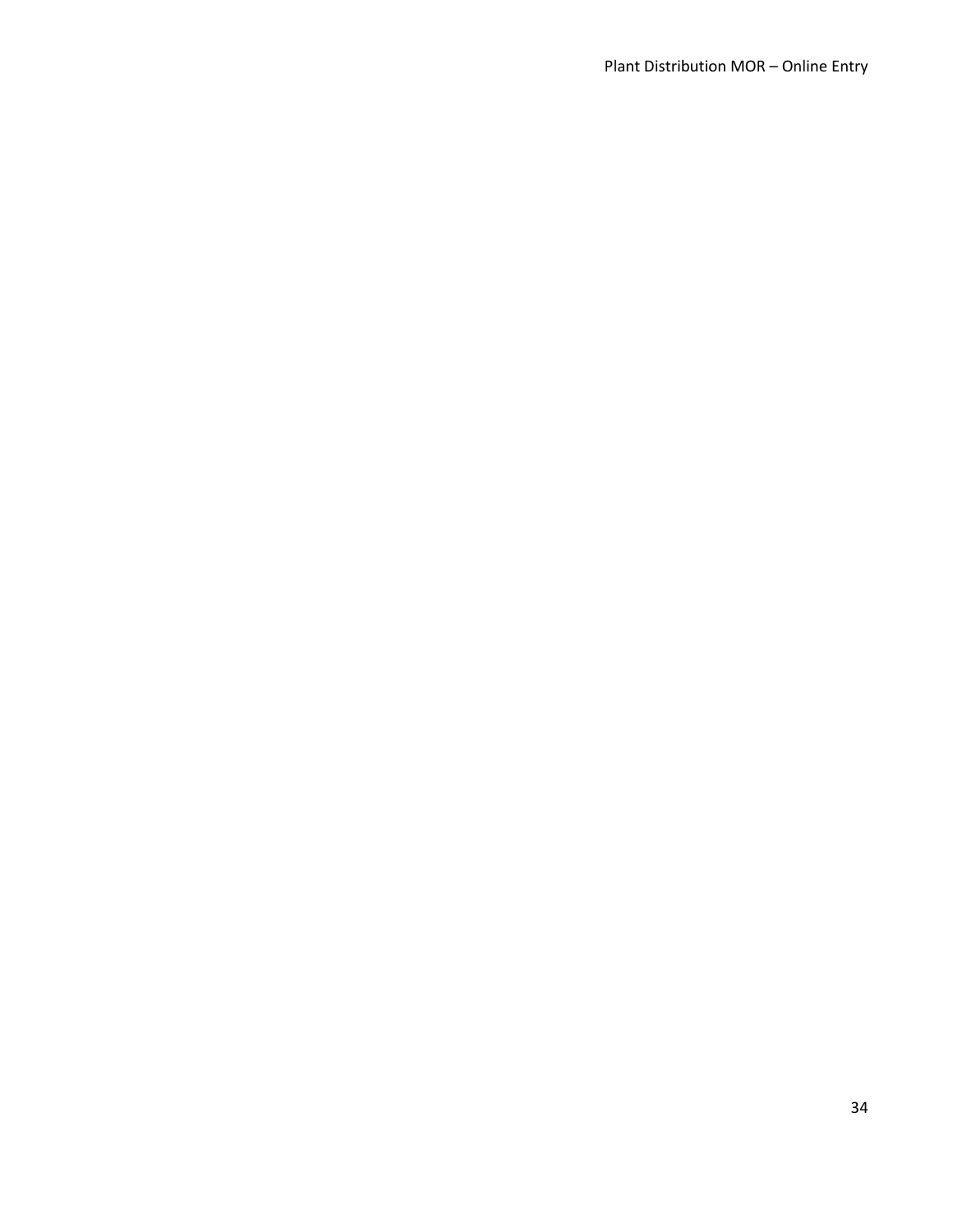# **Create a new Plant Distribution MOR (Excel and xml upload)**

- **1.** Log into eDWR
- **2.** Select **eDrinking Water Reports**.
- **3.** Select **Create New Reports** from the Water System Menu.
- 4. Select a Download **Excel**. When downloading the Spreadsheet save it to a location on your PC where you can retrieve it. Once the file is downloaded, you can log out of the eBusiness Center.

| <b>Water System</b>            |
|--------------------------------|
| <b>Wi</b> View Lab Submission  |
| <b>Create New Reports</b><br>n |
| Upload XML Reports             |
| Retrieve Saved Reports         |
| <b>View Submission</b>         |

#### Water System Reports for: IMS TESTING PWS  $\vee$

| Form Type                               | <b>Description</b>               | <b>View Form</b> |        | <b>Download</b> | <b>Online Entry</b> |
|-----------------------------------------|----------------------------------|------------------|--------|-----------------|---------------------|
| <b>Water Plant / Distribution MOR</b>   | Water Plant / Distribution MOR   | View             | po XML | <b>X</b> Excel  | C Entry             |
| <b>Surface Water Treatment Rule MOR</b> | Surface Water Treatment Rule MOR | View             | 图 XML  | <b>X</b> Excel  | C Entry             |

- **5. Open Excel** and the Plant\_MOR.xls spreadsheet.
	- A security window may pop up regarding "Macros". A Macro is a program embedded into this spreadsheet that must run to complete the submission. Select **Enable** Macros when prompted.
- **6.** Enter Water System information.

Note: After entering the reporting period, the dates will fill in down the first column. If they do not, the Macros are not enabled.

- Enter the PWSID
- Enter STUID (Plant ID)
- Enter Reporting Lab Certification of the lab conducting analysis on this report; or 8000.
- Enter Reporting Period Month and Year (m/yyyy). Reporting period is generally the previous month.
- **7.** Enter all of your required operational data for the Plant Distribution MOR
	- **Production**: enter the daily volume of water in **MGD** and any comments
	- **Fluoride**: Complete this section if you add fluoride
	- **Distribution**: Enter daily distribution chlorine values and your monthly **Chlorine Quarterly Report** data **Chlorine QOR Data** (Number of routine Micro samples and average total chlorine). **Chlorine Residual (Total)**
	- **Plant Tap**: Enter daily chlorine from the Plant Tap or Entry Point.
- 8. **Save** the Excel spreadsheet. You may "Save As" and save with an identifiable name such as "July2013Plant MOR" or "ColumbusPlant2\_July2013"
- 9. Select "Generate XML"

# **Generate XML**

10. A Save Output Window will open asking to save an XML file. Browse to a location on your PC where you can retrieve it and select save. Note: You may save this file with an identifiable name such as "July2013Plant

|                             | PWS ID*: 0H2599912            |
|-----------------------------|-------------------------------|
|                             | STU ID <sup>*</sup> : 2562342 |
| Reporting Lab Cert. #: 8000 |                               |
| Rpt. Month / Year *: 6/2013 |                               |

No. of RT & RP Samples | Avg. Value (mg/L)

1.20

15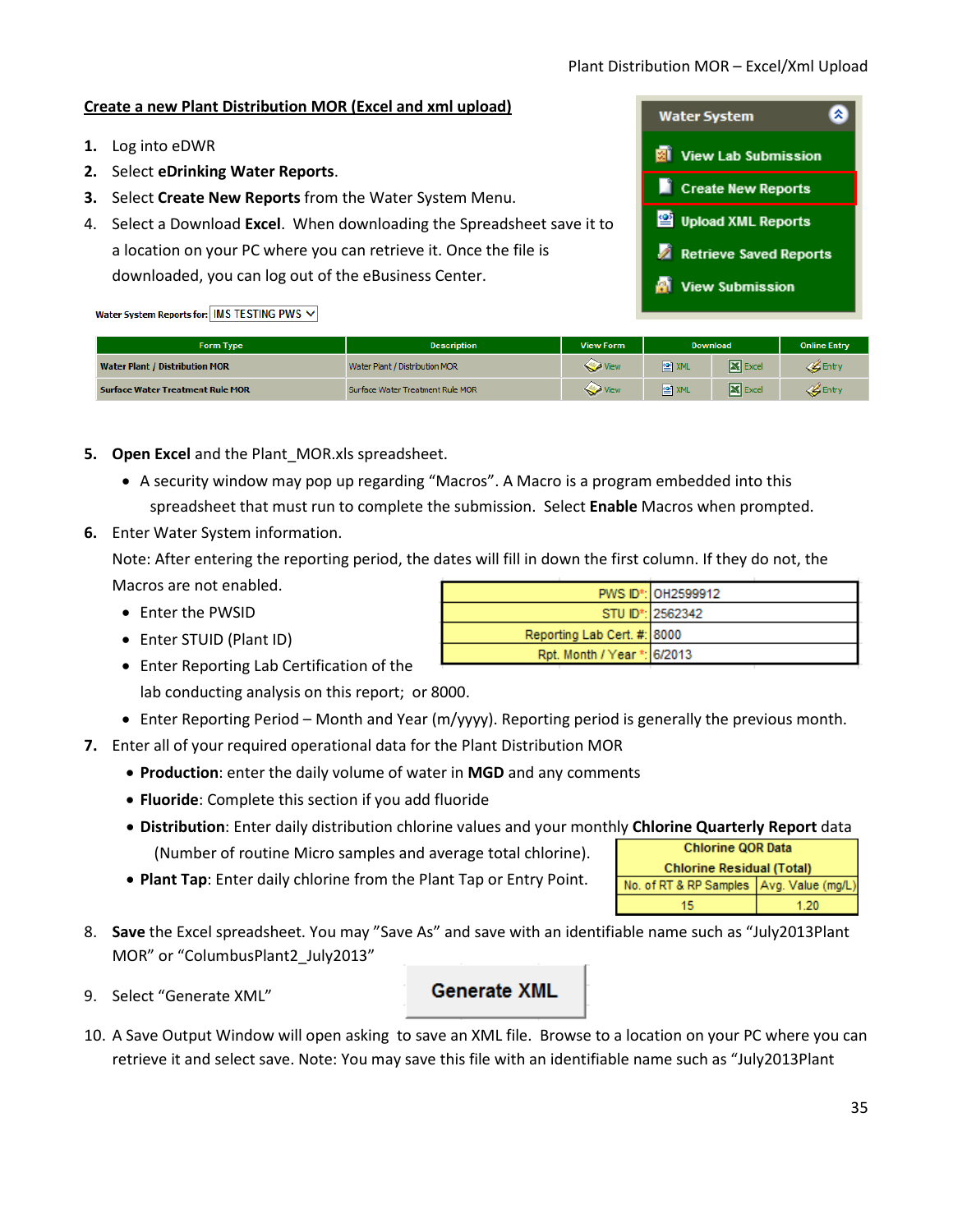MOR" or "ColumbusPlant2\_July2013" . This can make it easier to find the correct file when you are uploading to eDWR.

- 11. Save and Close (or minimize)your Excel Spreadsheet.
- **12.** Log into eDWR
- **13.** Select **eDrinking Water Reports**.
- **14.** Select **Upload XML Reports** from the Water System Menu.
- 15. Select "Browse" and browse for the XML file that you created in step 10.
- 16. Select Test File.
	- a. If your file is formatted correctly:





b. If not formatted correctly or there is a validation error a message such as this will be displayed:

# X PLANT\_MOR\_2013-08-22.xml: STU ID (255555) does not exist for PWS (OH2599912).

- 17. If not, correct the Excel Spreadsheet and go to step 9
- 18. If file is Acceptable then browse for the file again
- 19. Check the Certify checkbox, enter PIN, Security Answer and select Submit.
- 20. The confirmation screen and email only indicates that you have successfully uploaded your report.
- 21. Select "**View Submissions**" and verify the report status and to view the report submitted to ensure it is accurate.

## **Re-Submitting or correcting an MOR (Excel and xml upload)**

Reports are occasionally rejected and or mistakes are found and must be corrected. This requires editing and then re-submitting. Re-submitting an MOR updates the entire report, so make certain the report is complete.

- 1. Open Excel and the saved spreadsheet for the reporting period.
- 2. Edit and make corrections
- 3. Select "Generate XML"
- 4. A Save Output Window will open asking to save an XML file. Browse to a location on your PC where you can retrieve it and select save.
- 5. Save and Close your Excel Spreadsheet.
- **6.** Log into eDWR
- **7.** Select **eDrinking Water Reports**.
- **8.** Select **Upload XML Reports** from the Water System Menu.
- 9. Select "Browse" and browse for the XML file that you created in step 4.

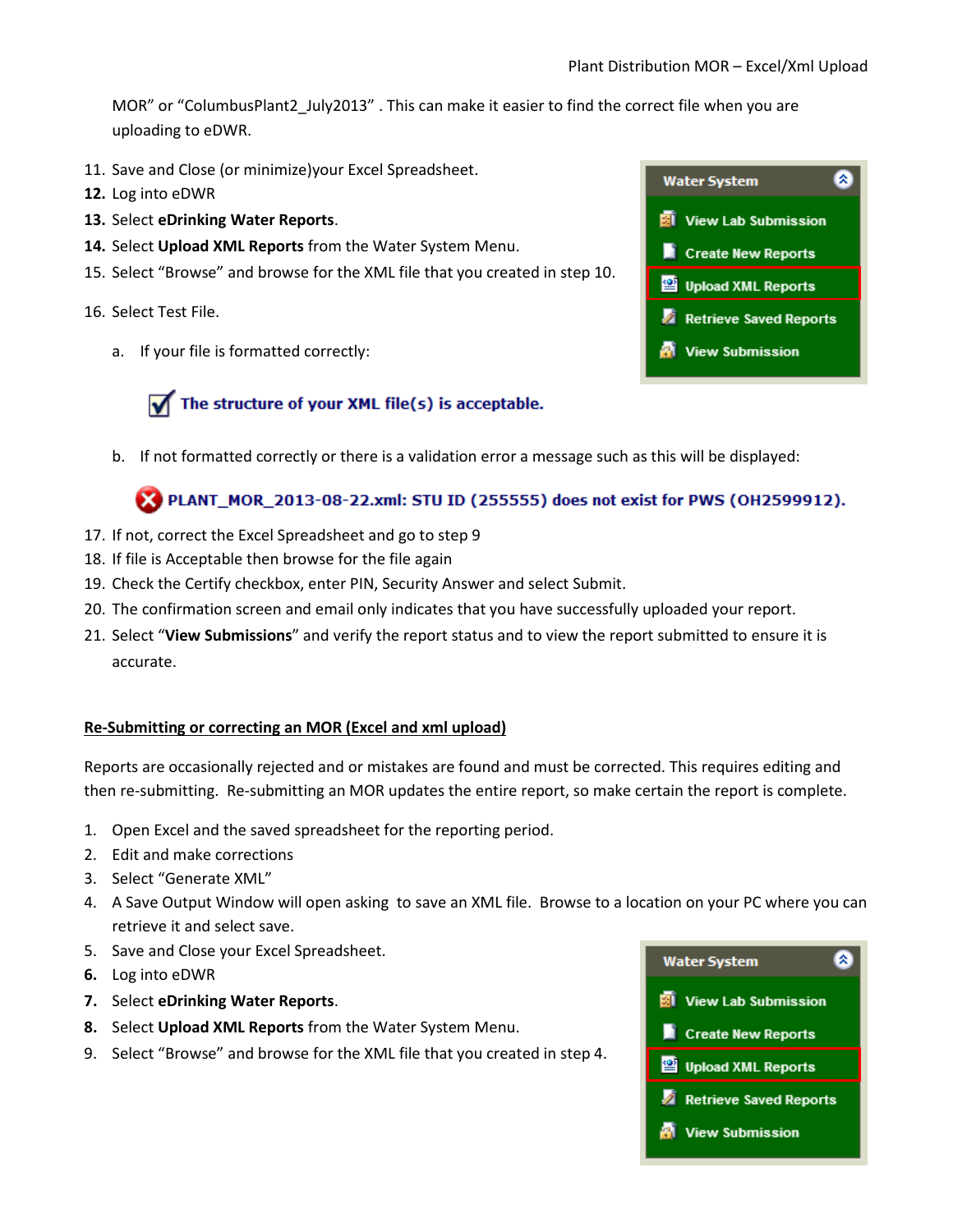- 10. Check the Certify checkbox, enter PIN, Security Answer and select Submit.
- 11. The confirmation screen and email only indicates that you have successfully uploaded your report.
- 12. Select "**View Submission**" and verify the report status